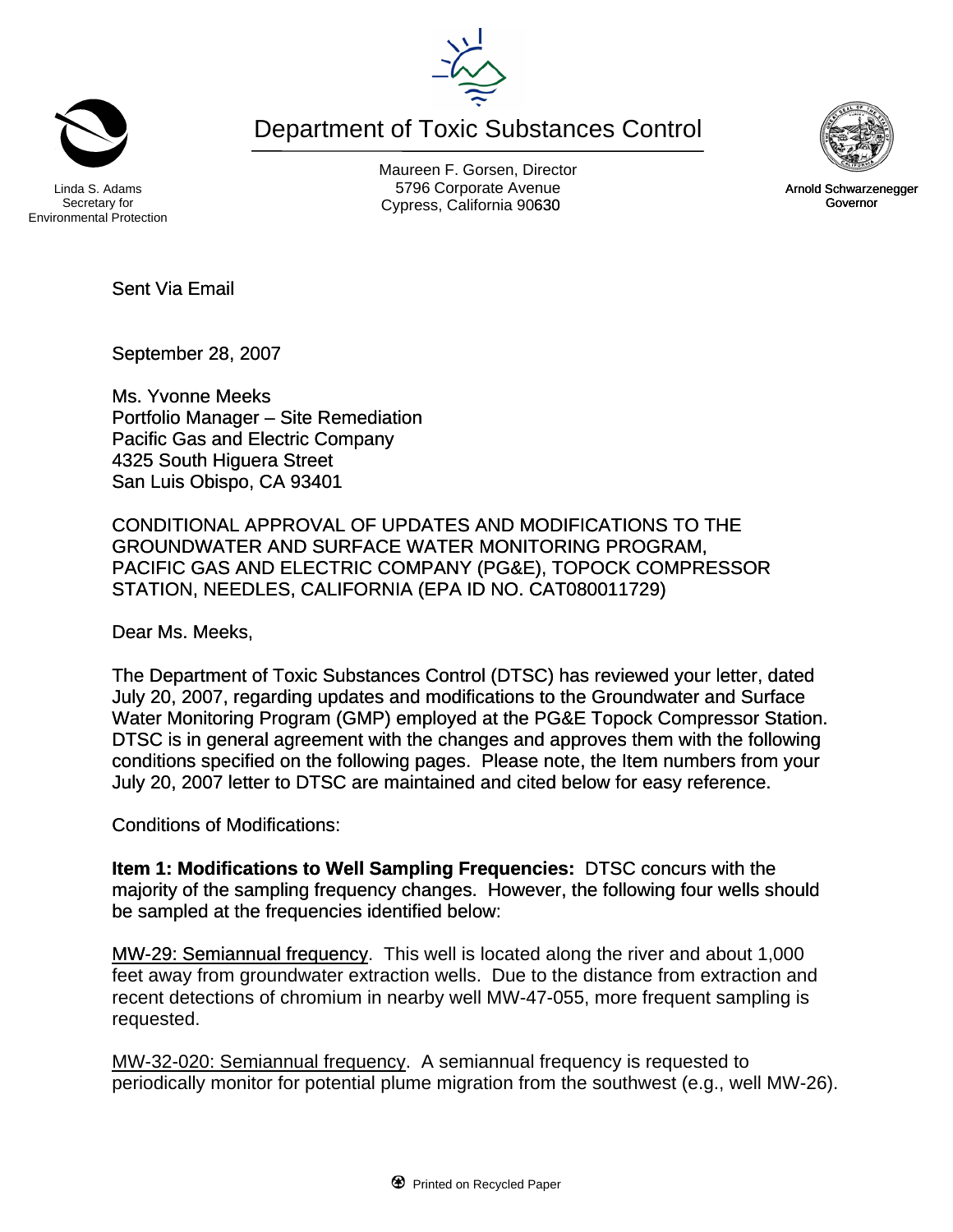Ms. Yvonne Meeks September 28, 2007 Page 2 of 3

MW-37D: Semiannual frequency. This is a plume margin well with elevated hexavalent chromium concentrations. The semiannual frequency would be consistent with the frequency utilized for similar GMP wells.

MW-51: Semiannual frequency. This is a plume margin well with elevated, but stable, hexavalent chromium concentrations. The semiannual frequency would be consistent with the frequency utilized for similar GMP wells.

**Item 2: Report Streamlining:** DTSC previously approved of the modified reporting frequency via email on August 31, 2007 and is in receipt of the Second Quarter Groundwater and Surface Water Monitoring Report that utilizes the new format. In a cursory review of the report, DTSC noted that PG&E had removed the California MCL contour of the plume map. DTSC believes that this contour should be retained in the revised format. DTSC may request additional changes to the format after a thorough review of this report.

**Item 3: Title 22 Metals Analysis:** As discussed at the July 10, 2007 PG&E meeting, DTSC will require sampling of Title 22 metals at other site wells after evaluation of existing site-wide metals data.

**Item 4: Hardness, TDS, and TSS**: DTSC concurs with the proposed changes. DTSC has noted that previous GMP reports have not commented on elevated specific conductance (SC) detected at shoreline station RRB on December 20, 2006 (3,870 µS/cm). The anomalous SC value is significantly elevated, but was not called out in the text of the document. PG&E should provide discussion of the anomalous data in response to this comment. Discussion of similar anomalous data should be contained in future reports.

## **Item 5: Wider application of Cr(VI) Method 7196:**

The tentative GMP modification agreed to on July 10, 2007 was to use Method 7196 to analyze groundwater samples from wells with hexavalent chromium greater than 20 µg/L and Method 7199 for those with concentrations less than 20 µg/L. Exceptions included using Method 7199 for plume wells along the river, some wells at the plume margin, and all observation wells (OW wells). DTSC concurs with this approach, but PG&E's July 20, 2007 summary of the wells affected by this change does not reflect this and a revised list utilizing the most current analytical data is provided below:

Based on existing data, the following wells are to change to analytical Method 7199 (latest hexavalent chromium concentration is provided in parentheses): MW-13 (23.4 µg/L); MW-18 (35.6 µg/L); MW-31-135 (51.0 µg/L); MW-35-60 (31.3 µg/L); MW-35-135 (27.2 µg/L); MW-39-80 (83.6 µg/L); and MW-40D (78.0 µg/L).